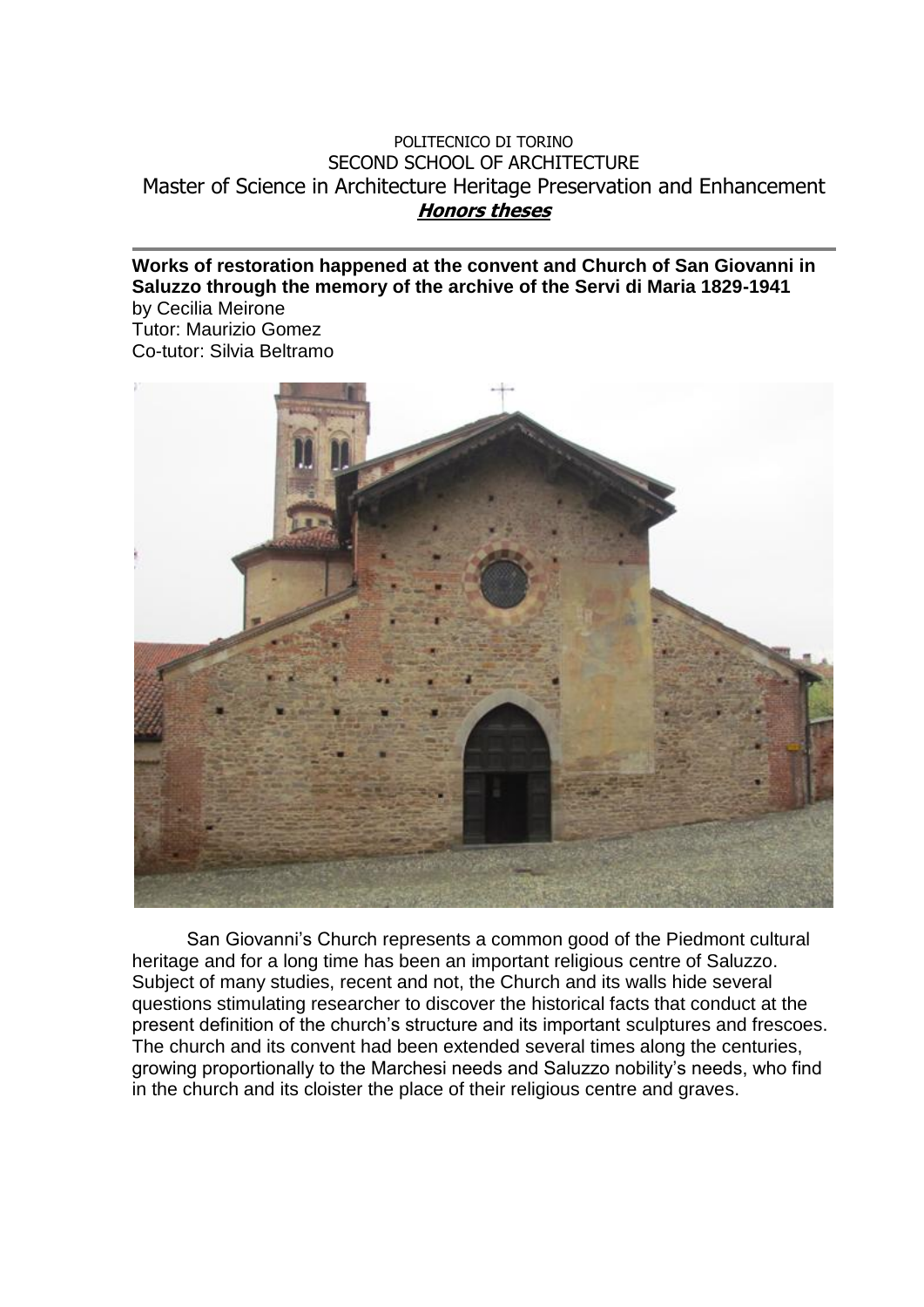The first chapter deals with the arrival of Father Predicatori in the city of Saluzzo and describes the architectural transformation of the religious complex.

My thesis frames in a biggest project of knowledge lead to Polytechnic of Turin (and the economical support of the Bishopric of Saluzzo) during 2010-2014 and continuing next years. The team of research is composed from my two teacher supervisors, the engineer Maurizio Gomez and the architect Silvia Beltramo, and from the Professor Fulvio Rinaudo. The studies are directed to discover the particularity of the church's choir (Marchesi's chapel) and are divided in material analysis, technical analysis, an architectural three-dimensional survey and examination of historical documents.

For my thesis I examined some historical documents of the Province Piedmonts' archive of the Servi di Maria in Superga (Turin), current owner of the convent and Church's keeper; the examination of documents brings to the writing of a chronological document list of the "Cartella 5", connected to the works of restoration happened to the church and convent from 1829, year of the arrival of Servi di Maria in Saluzzo, to 1941.



(art) N.º 31545, SALUZZO - Piemonete, Chiesa di S. Gipsanni e Campanile, (31V, a XV, Suiste)

The second chapter contains the reflections over the chronological document list; the information has been developed in tables in which are summed the most important work of restoration divided for the different part of the church; in a second table are mentioned also the workforce and materials used for the restorations. A last paragraph deals with the description of materials of the Church sculptures' deduces from the memory if a great researcher of the religious complex: Giovanni Vacchetta.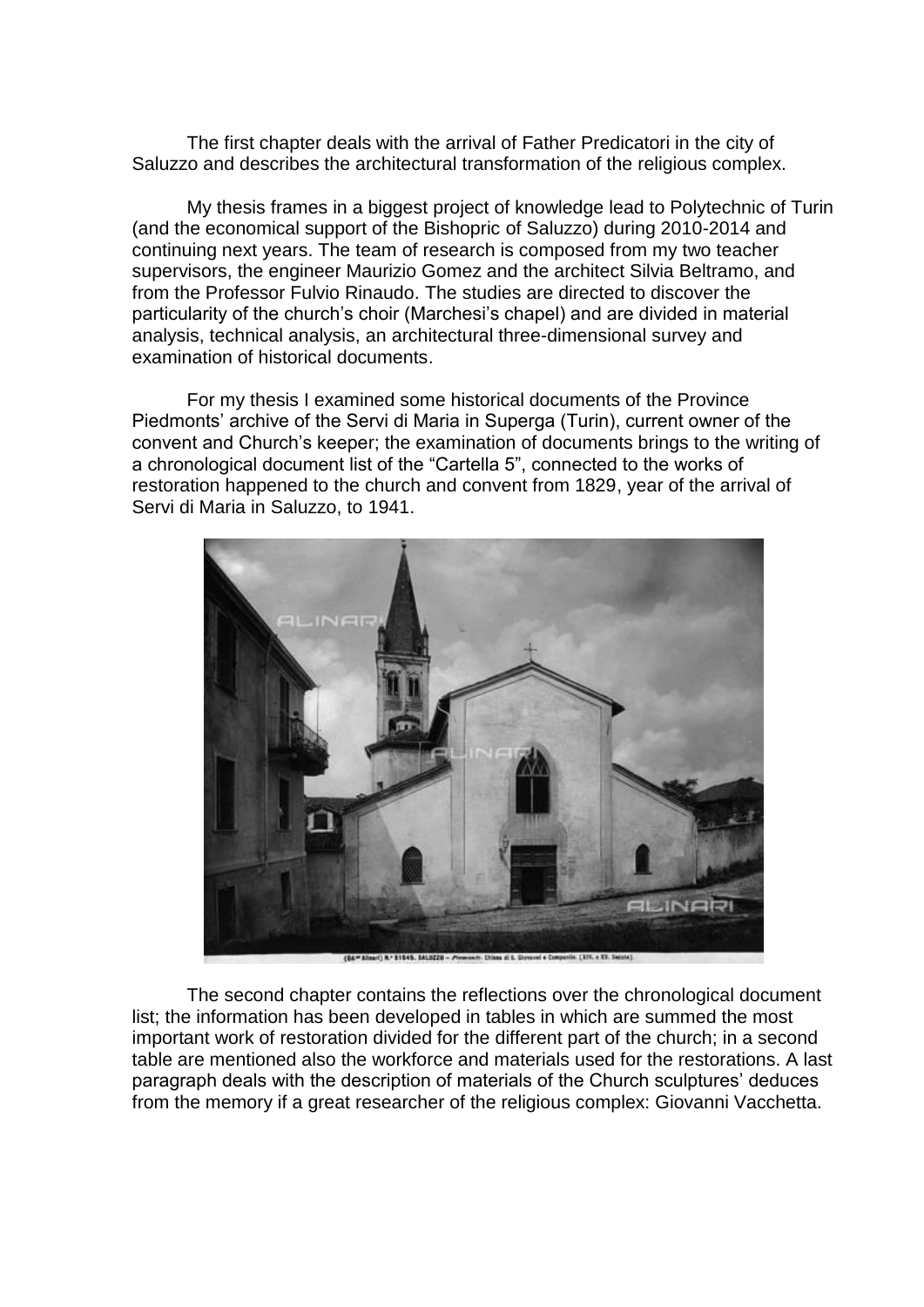My research concludes with a depth analysis of the figure of Vacchetta Professor emeritus of the Polytechnic of Turin, operating with Alfredo d'Andrade, Cesare Bertea and Ovidio Fonti in the restoration of the artistic and architectural common goods of the Piedmont; the government department responsible for the historical buildings charged Vacchetta with doing the restoration project of the frescos' church; from that moment he become fond of the history of the church so that he conducted several researches and published a book in 1931 about the church, its history and artistic particularities.